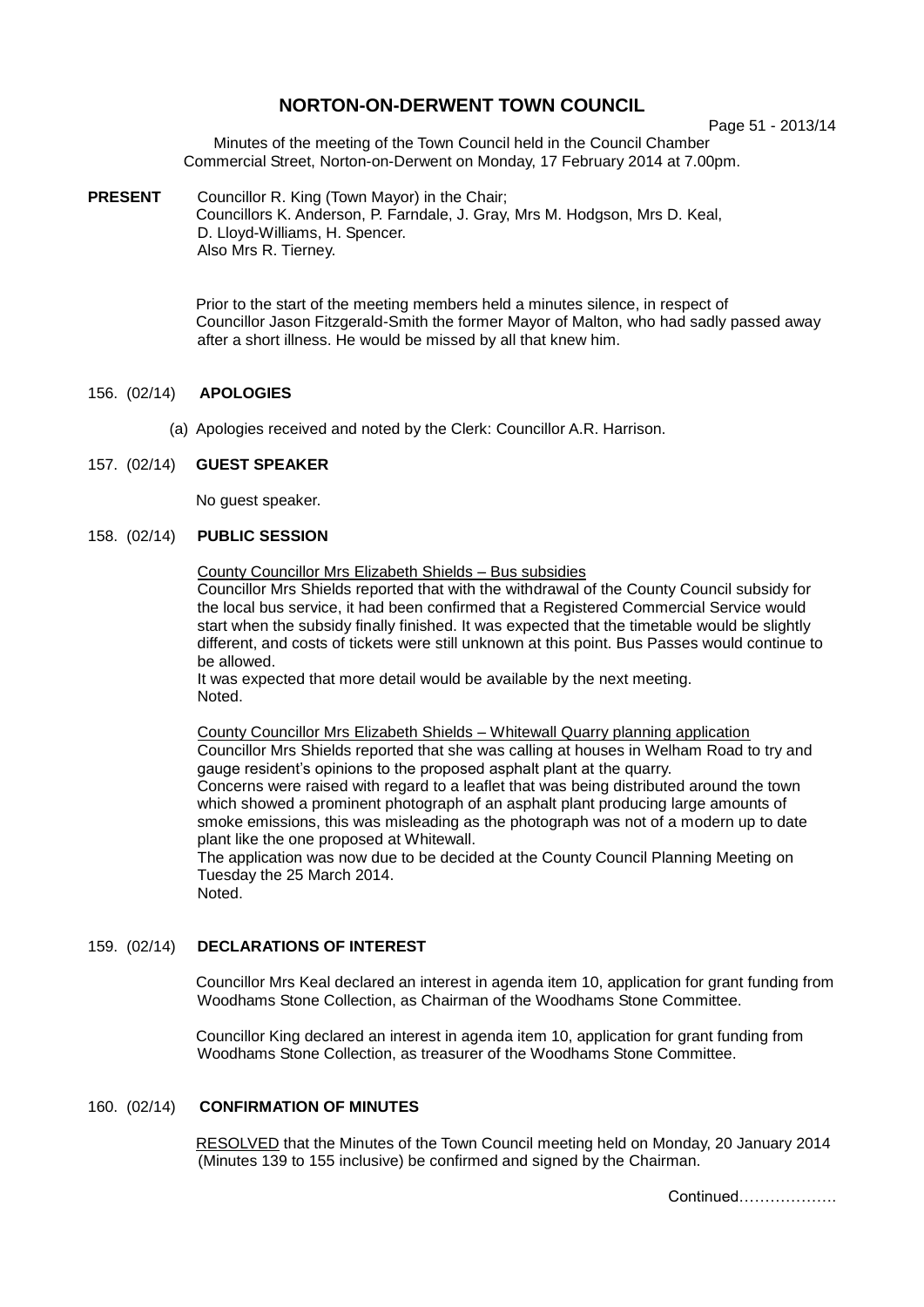#### 161. (02/14) **CLERK'S REPORT**

- (a) North Yorkshire County Council Contacting Highways Department
- To report that there had still been no response to the e. mail sent to the highways department on the 15 January 2014, using the address that Town and Parish Councils had been requested to use, outlining issues with parking within the town and requesting a meeting with either Mr Marr or the Inspector for Norton. Members agreed that a letter be sent outlining the issues and including not only the County Councillor for Norton but also the Chief Executive of the County Council. Noted.
- (b) North Yorkshire County Council Minerals and Waste Joint Plan

To report that the County Council was consulting on the issues and options for the new Minerals and Waste plan. The closing date for the consultation was the 11 April 2014, prior to this date the County Council were organising drop in sessions across the County where members of the public would be able to ask questions about the proposals. The drop in session for our area was to be held at Malton Library on Tuesday the 25 February 2014, 2.00pm to 7.00pm

# 162. (02/14) **TOWN MAYOR/CHAIRMANS REPORT**

- (a) Malton and Norton Musical Theatre The Mayor reported on his attendance at the annual pantomime held at the Milton Rooms Malton. Stating that there were stunning performances from very talented young stars within a very professional show.
- (b) Ryedale Cameras in Action

Reporting on the meeting of Cameras in Action the Mayor confirmed that the cameras in Pickering had now been hooded but there had been little or no response. The aim therefore at the moment was to proceed with just Malton and Norton. Funding from Ryedale District Council was due to cease from 2015/16 onwards, it was therefore vital that the community was canvassed to highlight the importance of the cameras. It was understood that there was to be a further meeting with Ryedale District Council in due course.

(c) Skatepark

Along with Councillor Gray, the Mayor had met with P.C. Coning to discuss various issues at the Skatepark.

Councillor Gray was to report in full later in the meeting, see minute 171(a).

(d) Funeral

With other members of the Council the Mayor had attended the funeral of Councillor Jason Fitzgerald Smith, the former Mayor of Malton. The Mayor stated that he felt we should all be thankful for knowing a true gentleman who was a larger than life character.

# 163. (02/14) **FINANCIAL MATTERS**

(a) Accounts paid and for payment

The Clerk reported that accounts nos. 191 to 205 inclusive, amounting to £6371.54 had been paid since the last meeting of the Council.

 RESOLVED that account nos. 206 to 212 inclusive, amounting to £4649.22 be paid. Cheques were drawn and signed accordingly.

(b) Financial report

The Clerk's financial report for the period 01.01.14 to 31.01.14 was received.

(c) Budgetary monitoring

The Clerk's report for the period ending 31 January 2014 was received.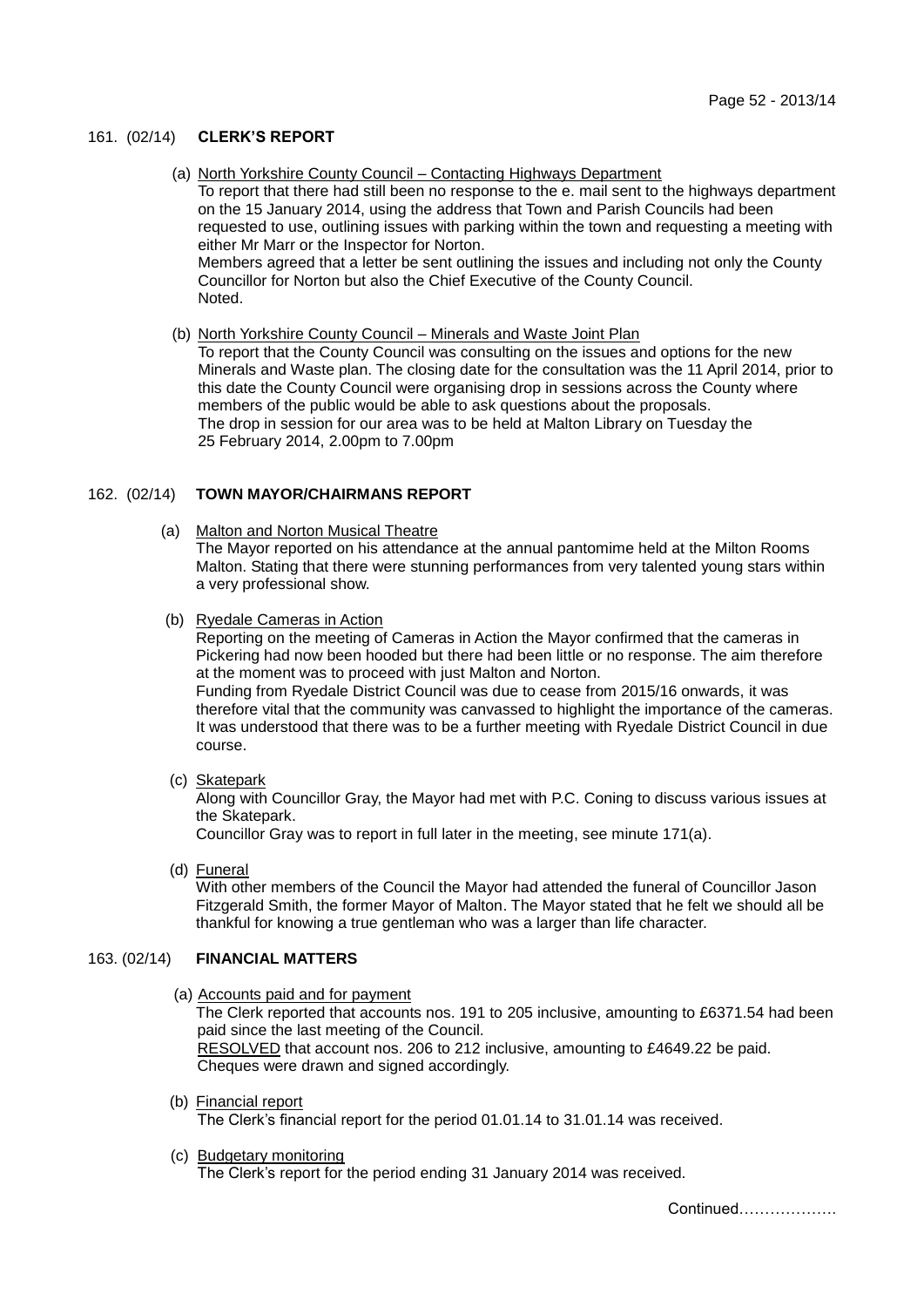# 164. (02/14) **PLANNING MATTERS**

- (a) Planning applications referred to the Town Council by Ryedale District Council, for comment and/or recommendation were dealt with as follows: -
- 14/00084/FUL Erection of a 2 bedroom dwelling attached to no.39, forming terrace of 3no. dwellings together with widening and division of existing vehicular access Land adjacent Number 39 Eastfield Avenue, Norton, Malton For: Mr P Robinson RESOLVED Recommend Approval
- 14/00134/HOUSE Erection of two storey extension to the side and demolition of existing extension (revised details to refusal 13/00498/HOUSE dated 23.07.2013) 6 Parliament Avenue, Norton, Malton, YO17 9HF For: Mr Simon Wall RESOLVED Recommend Approval

14/00096/MOUT Residential development of 18 no. dwellings following demolition of existing agricultural type buildings (site area 0.54ha) Agricultural Contractors, Welham Road, Norton, Malton For: Thomas Crown Associates RESOLVED Recommend Refusal on the following grounds;

- Overdevelopment of what is a relatively small site, with insufficient parking leading to more congestion on surrounding streets.
- Vehicular access to the site from both points cuts across a much used safe public footpath.
- Increased flood risk, this site sits in the floodplain, and any further development would limit the drainage of ground water, which is already a problem in this area.
- Impact on the sewage system, the Victorian sewers are already over capacity, and any further development puts residents in other areas, especially those living in the vicinity of Church Street, bottom end of St Nicholas Street and Welham Road at a much greater risk of having raw sewage impacting on their property whenever there is a period of heavy rain and the system is under pressure.
- (b) Planning decisions notified by Ryedale District Council:

No decisions notified.

# 165. (02/14) **CEMETERY MATTERS**

(a) Cemetery Closure

Members were updated on the closure of the cemetery overnight during the week and at weekends. To date there had been no adverse feedback from the public, and the Cemetery Manager had reported an improvement in the dog fouling situation.

This item to be placed on the agenda for next month when the trial would have been running for nearly two months, and the nights would be getting lighter.

(b) Levelling of Footpaths

The Clerk reported that the footpaths were in the process of being levelled, and had been inspected by the Contractor, Clerk and Cemetery Manager to ensure that all areas were covered, and would be levelled as necessary.

(c) Condition of Trees

Members received a copy of a letter from a resident of the Gallops, informing them that two trees growing through the hedge at the rear of the cemetery were dead and in need of removing.

In reply the Clerk reported that having looked at the trees in question it was a little early to tell if they were in fact dead, but that a close inspection would be kept and if necessary they would be removed.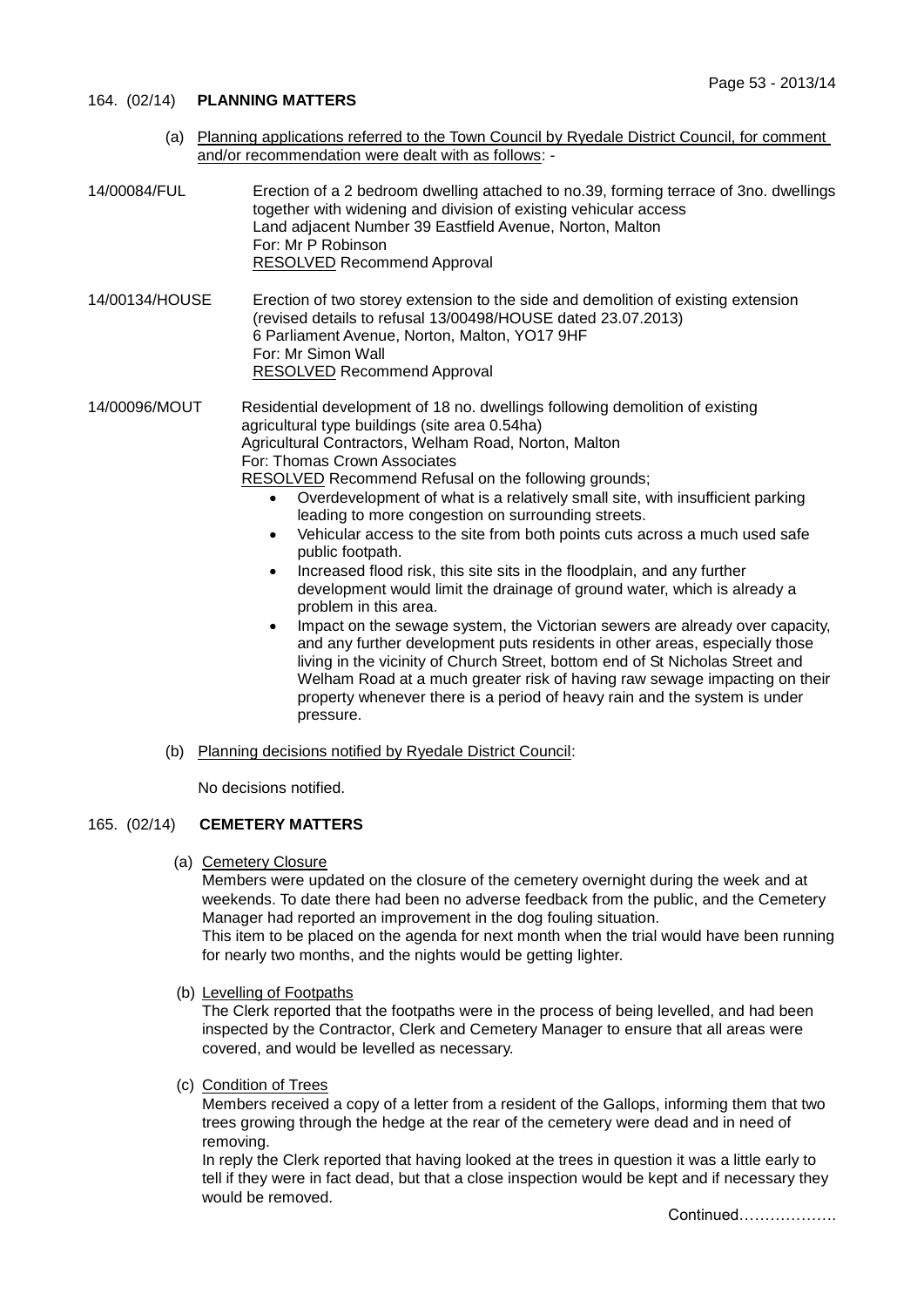#### 166. (02/14) **APPLICATION FOR GRANT FUNDING**

 Councillor Mrs Keal and Councillor King had both declared an interest in the Woodhams Stone Collection, as Chairman and Treasurer of the committee respectively.

The Clerk had circulated a copy of the letter of application, requesting a grant to assist with online archiving of the Woodhams Stone collection.

RESOLVED that the Council in accordance with its powers under section 137 and 139 of the Local Government Act 1972, should incur the following expenditure which in the opinion of the Council is in the interests of the area and its inhabitants and will benefit them in a manner commensurate with the expenditure:-

Woodhams Stone grant awarded £500.00

# 167. (02/14) **PARKING ISSUES – WOOD STREET**

 Members received a copy of an e. mail sent from Mr Marr to a local resident in reply to her correspondence.

While the Council was not impressed by Mr Marrs reply, the facts stated were correct. There had still been no response to the e. mail sent by the Clerk, who had now been asked by members to write to both the Highways Office and the Chief Executive of the County Council and to include the County Councillor for Norton in the correspondence.

# 168. (02/14) **CORRESPONDENCE**

- (a) Ryedale Safer Neighbourhoods Team monthly crime statistics for Southern Ryedale, January 2014. For information. Noted.
- (b) North Yorkshire County Council Bus Subsidy Reduction information. For information.
- (c) Yorkshire Water Services Ltd letter updating members of the work being carried out on the sewerage system in and around Sutton Street. For information. Noted. Councillor Mrs Keal stated that she was in touch with Yorkshire Water, trying to obtain answers to issues involving other areas of the town, as while the works on Sutton Street were welcome they made no difference to other parts of the town and there had been no answer to the sewer flooding that had occurred previously around Church Street and Welham Road.
- (d) Malton Against Superstore letter requesting support for opposition to the proposed store on Wentworth Street car park. For information. Noted.
- (e) York & North Yorkshire Road Safety Partnership letter in reply to a complaint about speeding on Scarborough Road. For information. York & North Yorkshire Road Safety Partnership – letter in reply to a complaint about speeding on Hambleton Road. For information. Noted.
- (f) North Yorkshire County Council Temporary Road Closure, Plum Street Norton. Closed for one week during the period from 7 April 2014 to 27 March 2015, for footway reconstruction. For information. Noted.
- (g) Frack Free North Yorkshire Information sheet about a public meeting to be held on Friday 21 February, at 6.30pm, at Friends Meeting House Malton. For information. Noted.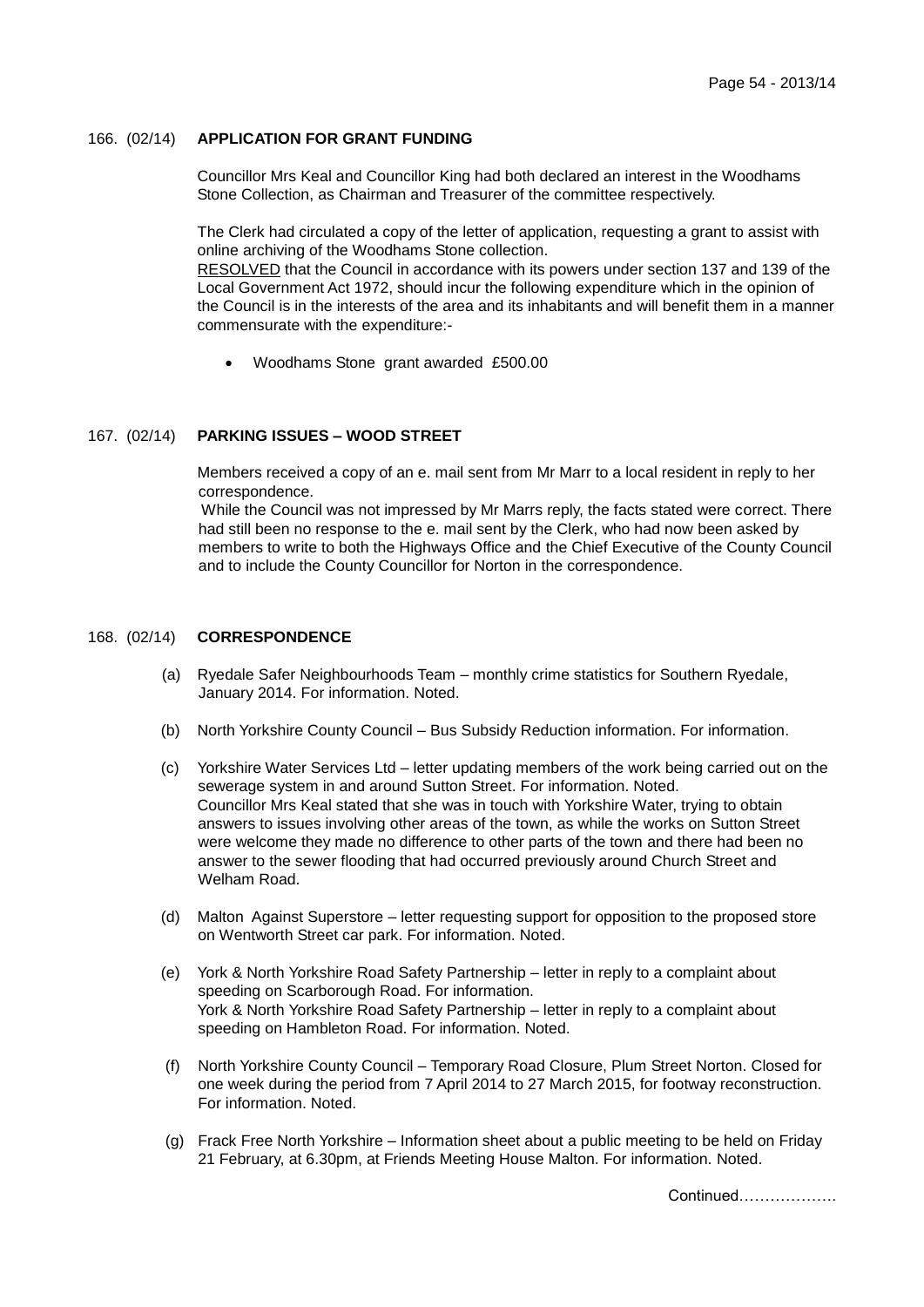#### 169. (02.14) **ALLOTMENT MATTERS**

- (a) Members received information on proposals put forward by allotment holders on the 'Bacon Factory' half of the allotments to improve security. Members discussed the proposals and felt that they would be more in favour of cameras than fencing to improve security. The Mayor to obtain costings for cameras, which along with the other suggestions put forward would be discussed at the meeting to be held with the allotment holders.
- (b) To inform members of a meeting to be held with allotment holders, P.C. Coning and the Council, on Friday 21 March 2014 at 7.00pm in the Council Chamber, Commercial Street. Noted.

# 170. (02/14) **VERGE AND FOOTPATH ISSUES – LANGTON ROAD**

Members received information from Councillor Spencer about the use of the verge on the western side of Langton Road by the horse racing community. Pointing out that with the bulb planting that had taken place in this verge, the horses were now trampling the newly sprouting shoots down.

RESOLVED that a letter asking that the horses were kept on the path provided be sent to all trainers within the town.

# 171. (02/14) **REPORTS OF REPRESENTATIVES ON OTHER ORGANISATIONS**

(a) Skatepark

Councillor Gray reported on a meeting with the Mayor and P.C. Coning to discuss all Skatepark matters. With the grant for £5,000 obtained for new equipment P.C. Coning was to make enquiries and get costings on what might be suitable. A meeting with the user group was arranged for 6 April 2014 at 1.00pm at Malton Police Station to discuss possible events for the year. Noted.

- (b) Malton and Norton Area Partnership Councillor Lloyd-Williams reported that the application to 'Revive and Thrive' for a chance to win £150,000 worth of professional advice, had now been submitted. Noted.
- (c) Woodhams Stone Collection

Councillor Mrs Keal reported that the Woodhams Stone Collection, was working with Malton Museum Foundation on their first joint venture. This would involve a series of exhibitions throughout the year featuring artefacts from both the Museum and the Woodhams Stone Collection. Noted.

(d) Bowling Club

Councillor Mrs Keal reported that the bidding for the sale of the bowling club was due to close at the end of the month and although Ryedale had received two further expressions of interest, there had been no firm offer made, apart from the local community group. Noted.

#### 172. (02/14) **MEMBERS' QUESTIONS**

Councillor Gray asked about the broken fence on Scarborough Road, by the old railway bridge.

In reply it was stated that this had been reported to the highway department, but no response as yet. Noted.